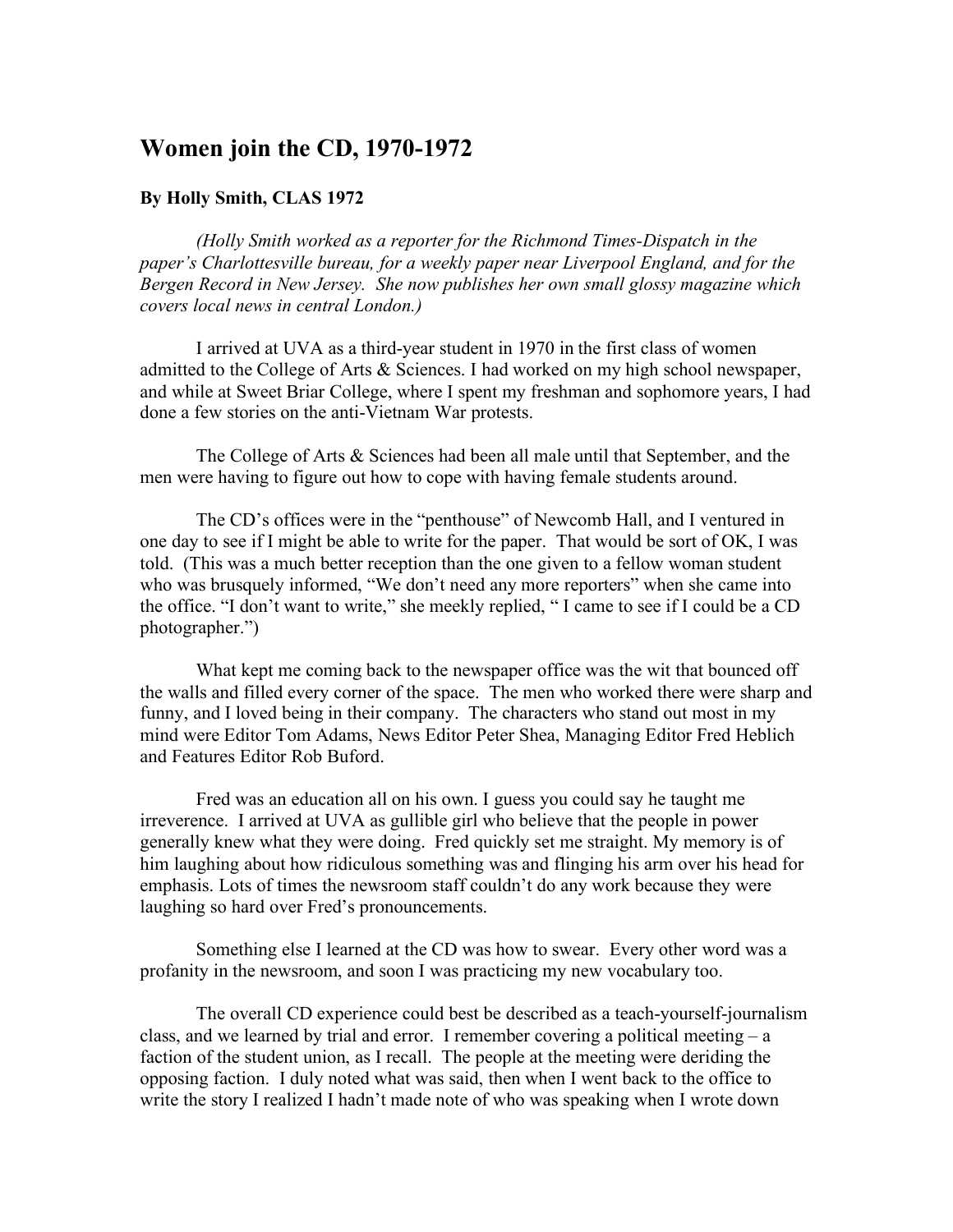their quotes. Even worse, a few days later, when the story developed further, I realized that I'd only heard one side of the arguments, and hadn't bothered to ask the opposition for their view or comments. Luckily no one seemed to notice my failings; I just quietly absorbed the lessons.

During my days at the CD, 1970-72, we were living through times of huge upheaval, especially with the Draft hanging over the heads of many male students. Guys were lining up at UVA's mental health department to see if they could get themselves declared crazy so they wouldn't have to go to Vietnam. Some of that desperation spilled over into the CD, but I won't go into detail here. I'll tell you when you're old enough.

Since the arrival of women at the College of Arts & Sciences had an impact in lots of spheres I tackled that subject, writing about things like whether women would be allowed to live on the Lawn in 1971, and women's sports facilities. The sports story I wrote caught the eye of the local radio station, and one of their newscasters phoned me to ask what else I could say about the subject – he just had a couple of minutes before air time. The deadline pressure he presented me with, plus the fact that I'd put all the information I had into the article, and had nothing further to ad, left me terrified and speechless. All the poor fellow got to record was me hyperventilating.

In my fourth year we were given the opportunity to have one class for which we could create our own curriculum. I think it was called independent study. I told my professor/advisor that I would like to study journalism and basic photography. He said I couldn't, because journalism was a trade, not a profession. So I was forced to give up this plan (which actually would have been very useful) and I just kept on writing for the CD.

I didn't contribute a lot of articles – I was stretched enough keeping up with my studies, leading an active sports life (I loved exercising the polo ponies) and going to lots of parties. By contrast, the editor of the paper traditionally made a big sacrifice to do his job – the expectation was that he would fail his fourth year and have to stay on for a fifth year to graduate. As I recall, Tom lived up to that expectation.

Right after I graduated I did part-time jobs around Charlottesville, and one brought me back to the CD. I was hired to type the reporters' copy into a machine that was sort of an early version of a word processor (see Bob Cullen's memoir for a good description of it). It printed the copy in columns on glossy paper. This paper was then put through a device that put warm adhesive on the back. Next the column of type was pasted down onto a cardboard layout board. You could correct typing errors if you caught them within the line you were typing. If you didn't catch the error at that point, you had to fix it later by manually cutting out the correct letters or words (cannibalising discarded text) and pasting them over the typos. Fiddly business, and the pasted letters frequently fell off or migrated a few inches when the layout board was jostled on its way to the printer. Sometimes you accidentally brought the correct word home, stuck to your elbow. (You youngsters probably don't appreciate how easy newspaper production is now, by comparison…)